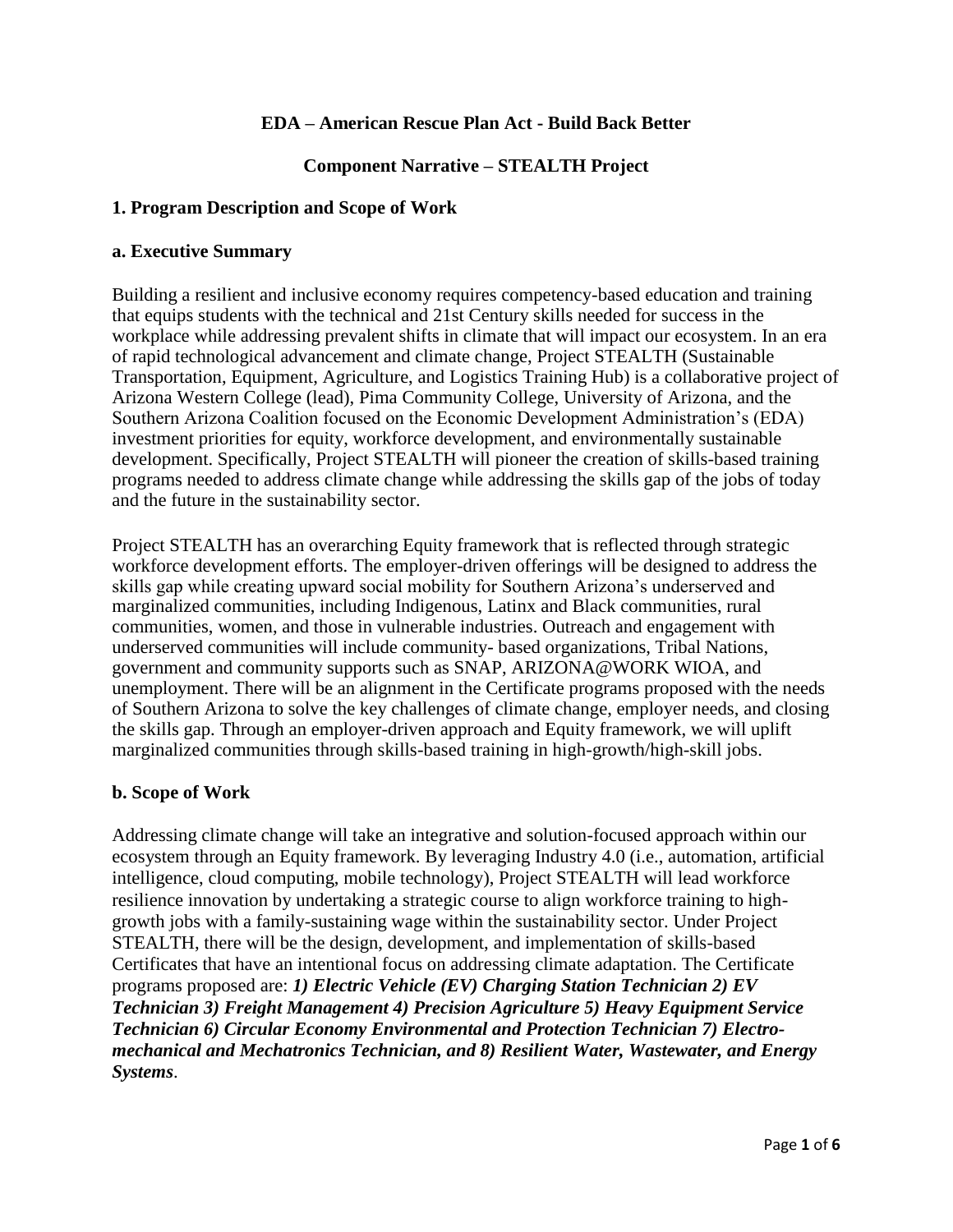The outcomes will position Southern Arizona to be a national leader in solving these challenges as a living-lab for climate adaptation and resilience while improving the quality of life for our region's most vulnerable populations, especially underserved communities and women.

Industry 4.0 is shifting the nature of agricultural, energy, water, and automotive jobs from lowtech/low-skill labor to human-robot interactions. Innovations, such as modern vertical farming, autonomous freight transportation, and the increase in electric vehicles from combustion vehicles will add further disruption. Rural communities will require workforce development to reskill and upskill existing labor pools and build a diversified highly skilled workforce. With direct input from existing employers and regional partners, programs will support adaptive industry with an emphasis on building new career pathways for future workers, especially from rural and underserved populations. Southern Arizona will become a national epicenter of climate adaptability by merging currently under-coordinated industries and organizations into an impactful, diverse Coalition addressing a growth cluster critical to our arid region – sustainable agriculture, water resources, and clean energy through an Equity framework.

# **2. Regional Industry Assets and Needs**

## **a. Regional Description**

Project STEALTH, led by Arizona Western College, serves the Southern Arizona Counties of Cochise, Pima, Santa Cruz, and Yuma. The region is facing a climate change induced threat, with 90% of our state experiencing "exceptional drought" during the last two decades. This arid region of Arizona will face a 20% reduction in Colorado River water by 2022, impacting our agricultural industry first, as they account for nearly 70% of all water usage in Arizona. This cluster supports 408,622 jobs and adds \$50 billion dollars to our State with far reaching industrial impacts in mining, construction, manufacturing, retail, aerospace, waste management, transportation, and tourism.

Southern Arizona agriculture is also nationally essential, providing 90% of winter leafy greens to all of North America. This sector is critically important to our tribal communities with almost 20,000 Indigenous farmers and ranchers in Arizona comprising about 57% of the agriculture operators. The future success of this cluster in Southern Arizona demands innovation at a historic pace; we must produce more with less while leaving a smaller environmental footprint. Agriculture, water, energy, and food production need improved datadriven systems, technological innovations, and a "reduce, reuse, recycle," resource mindset to continue to produce sustainable enterprises, equating to enhanced infrastructure, innovations, and the upskilling and reskilling of the labor market specific to a new skills-based economy.

### **b. Industry, Employer, and CEDS alignment**

Project STEALTH under the Southern Arizona Coalition has focused its COVID-19 recovery efforts on supporting entrepreneurship, small businesses, job recovery, and is pioneering efforts on climate adaptation. Yuma, Cochise, Pima, and Santa Cruz Counties have become strategic locations for prominent agribusiness and manufacturing operations, serving several Fortune 500 companies. Located near the U.S./Mexico border and four surrounding states, Southern Arizona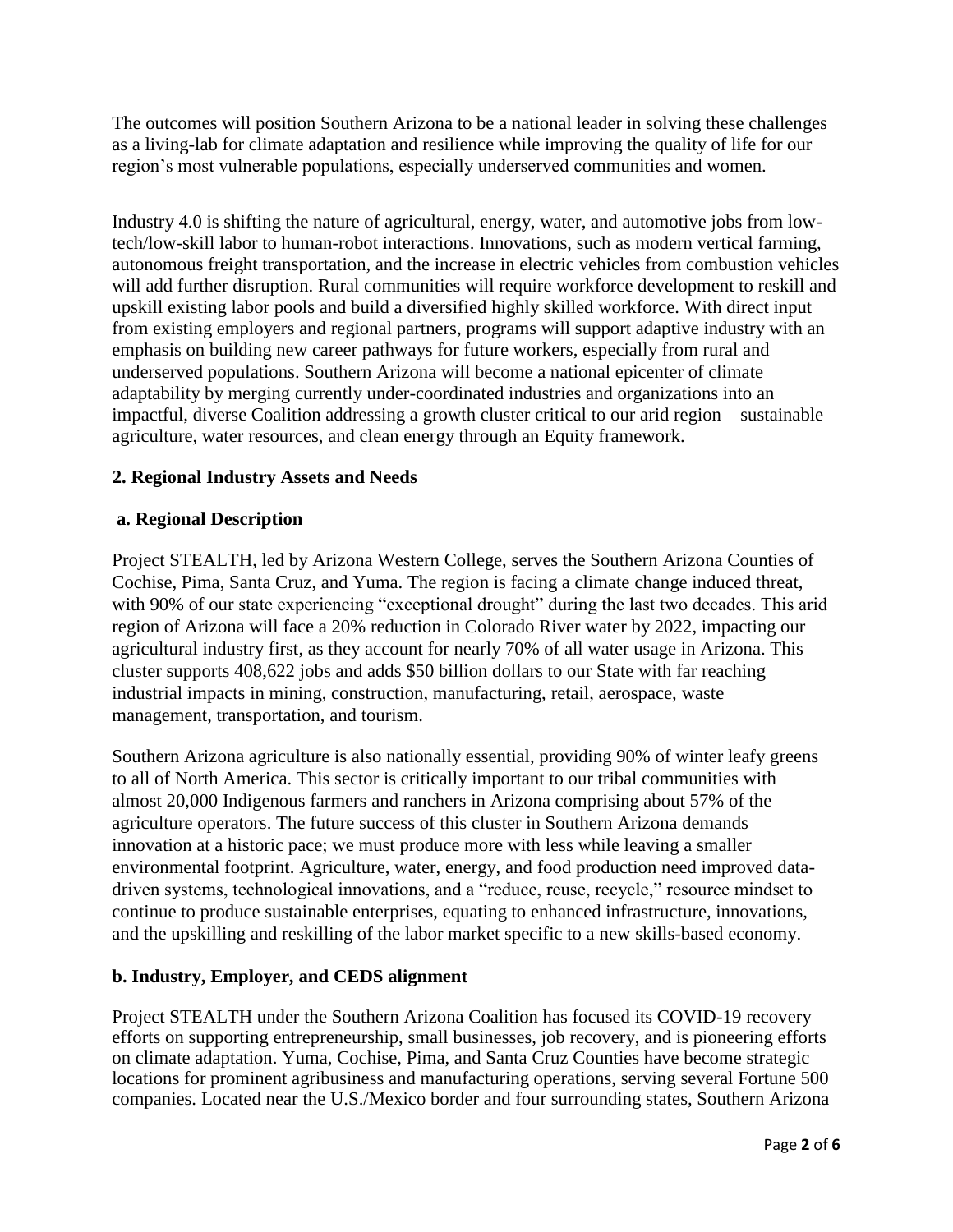is a natural transportation and commerce hub with over 52 million consumers within a one-day truck haul east/west via Interstate 8 or north/south via US Highway 95. Our region boasts a seamless border region with international partners to the south in Mexico; the communities along the U.S./Mexico border share workforce and resources to make for strong agribusiness, industrial, and logistics sectors. Future Comprehensive Economic Development Strategy (CEDS) plans will result in long-term sustainable outcomes beyond Project STEALTH.

## **3. Proposed Solution**

The proposed solution for Project STEALTH is centered on the design, implementation, and evaluation of eight skills-based Certificate programs to address climate change and catalyze economic growth through an Equity framework. The solution has five intentional and strategic efforts:

- **1)** Strengthen the larger ecosystem of community colleges and university, business and industry, municipalities, and economic development organizations to collectively create and implement solutions to climate adaptation and workforce development.
- **2)** Leverage business and industry partnerships to understand their needs.
- **3)** Co-design Certificate programs that prepare students for high-growth/high-skill careers with family-sustaining wages in the sustainability sector.
- **4)** Close the skills gap in Southern Arizona.
- **5)** Uplift marginalized and vulnerable communities through high-quality skills training.

The eight skills-based training programs are detailed below:

*1) Electric Vehicle (EV) Charging Station Technician*: Acquire skills in renewable energy, specific vehicle power requirements, read electric industry diagrams, and electrical wiring through electrical conduit to install and service EV charging stations.

*2) EV Technician:* Diagnose and repair alternative energy engines, fuel systems, and computer systems. This specialty skill set will include advanced electrical systems diagnosis and repair, advanced engine diagnosis and repair, hybrid vehicle theory and operation, hybrid vehicle system servicing, advanced hybrid diagnosis and repair, and alternative fueled vehicle diagnosis and repair.

*3) Freight Management:* Acquire the skills to help businesses find efficiencies in freight expenses through fuel improvements, labor cost savings, safety measurements, leveraging technological advancements, and reductions in carbon emission.

*4) Precision Agriculture:* Acquire the skills to fly and drive drones to surveil, spray pesticides or fertilizers, and monitor crop growth conditions (e.g., disease, drought) with a high-level of accuracy to grow and preserve crops.

*5) Heavy Equipment Service Technician (HEST):* Obtain the knowledge and skills required to transition to electric equipment, perform maintenance, minor repair work, and emergency response on heavy equipment. Additionally, students will learn to perform daily inspections; repair defects such as steering defects, drivetrain defects and tire wear; replace defective parts, rebuild major components such as transmissions and engines; and repair hydraulic systems such as steering, drive systems and attachments.

*6) Circular Economy Environmental and Protection Technician:* Recognizing and distributing economic opportunities in a circular economy, developing and implementing services that generate value, and designing materials that sustain living systems.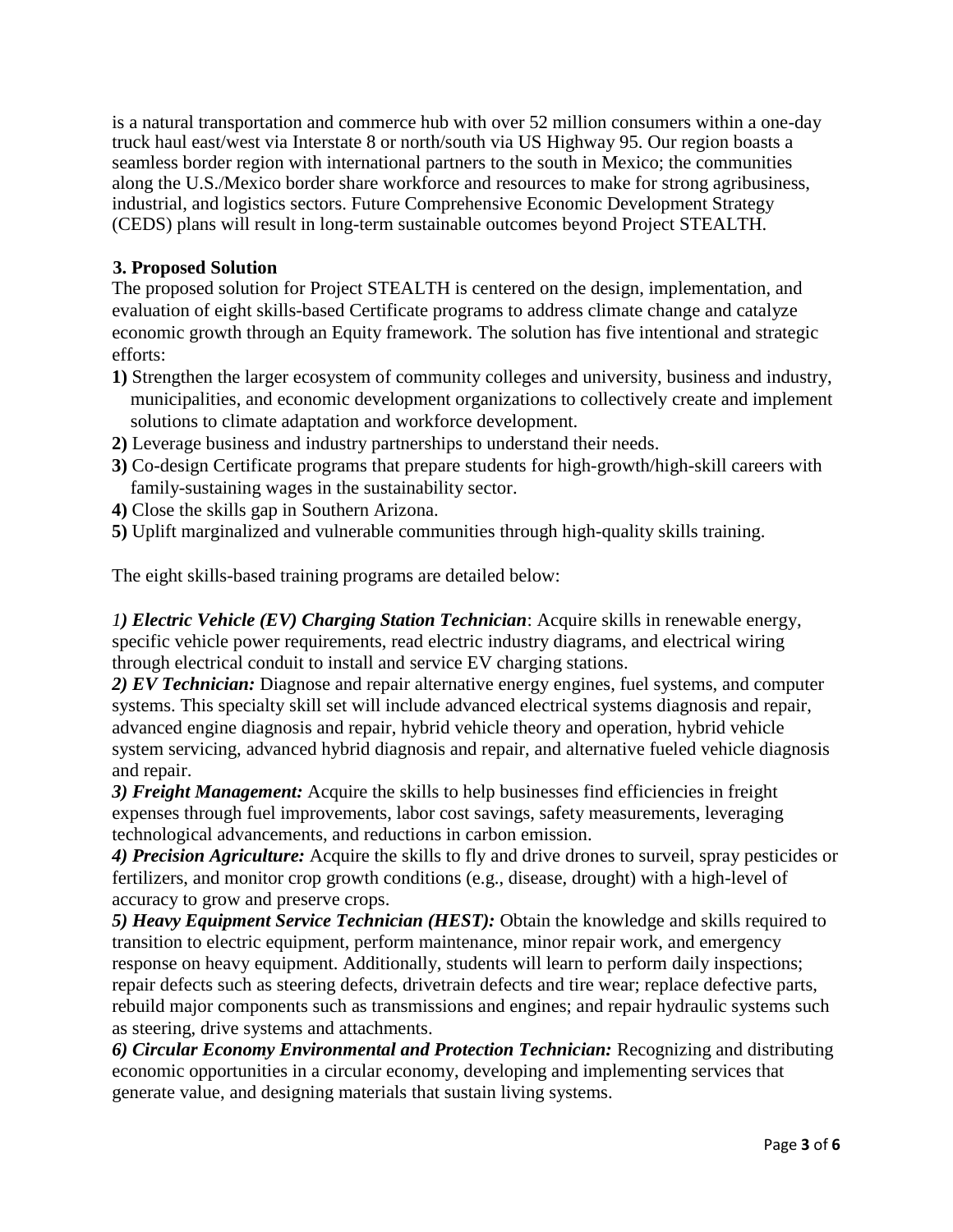*7) Electro-mechanical and Mechatronics Technician:* Acquire skills to design, develop, test, and manufacture electrical/electronic components or systems. This includes hydraulic, mechanical, and pneumatic systems through welding, piping, and electrical components. *8) Resilient Water, Wastewater, and Energy Systems Training:* Acquire the skills to handle extreme climate events, prepare for outages in the electric system, discharge fewer chemicals into the environment, engage in managing water supply systems that include more reuse of wastewater following advanced water treatment technologies, monitoring for emerging contaminants, community engagement, broadscale hazard mitigation planning, electric grid enhancements, and environmental monitoring.

Project STEALTH proposes cutting-edge skills-based training programs that meet EDA's investment priority of accelerating industry growth by creating virtuous cycles of innovation and entrepreneurship, increasing employment, and attracting private investment. The quality of education and economic growth are inextricably tied to attracting new businesses and industry, building a strong talent pipeline for local and regional employers, accelerating cutting-edge innovation, and job creation. Arizona is securing its economic prosperity and global competitive edge by attracting diverse advanced manufacturing businesses to the state. With its commitment to preparing learners for the jobs of today and tomorrow by creating a high-skilled workforce and expanding economic development. Pima Community College and Arizona Western College have been a driving force for the attraction of new businesses and economic growth at a statewide and regional level. The University of Arizona has also been a catalyst for growth of the modern agriculture industry and has been instrumental in strategically shaping the future of Arizona agriculture through innovative research and potential transformational changes to the region.

# **4. Partners and Program Outreach**

### **a. Partnerships**

The strong partnerships that the Southern Arizona Coalition and Project STEALTH have established and strengthened has affirmed our role as a catalyst for economic growth and innovation while addressing climate adaptation. Project STEALTH will leverage the partnerships with business and industry, municipalities, community-based organizations, chambers of commerce, and a wide-array of organizations in the community to establish an ecosystem of collective impact. The partnerships include but are not limited to the Tucson Metro Chamber of Commerce, ARIZONA@WORK WIOA system, Sun Corridor, Inc., Pascua Yaqui Tribe, Tucson Electric Power, TuSimple, City of Tucson, Association for Unscrewed Vehicle Systems International, Pima County Wastewater Reclamation, Yuma County, Pima County, and others as depicted through our robust letters of support. Please see detailed partnership overview below:

- Tucson Electric Power, Pima County Wastewater Reclamation, TuSimple, ADOT Equipment Services, and City of Tucson Water: co-design curriculum, establish employer-driven skills that include both technical and soft skills, identify industry needs, and showcase cutting-edge technology.
- Sun Corridor, Inc. (SCI) will be invaluable to the success of the program grant by working to attract new employers in Pima County to create new jobs, working with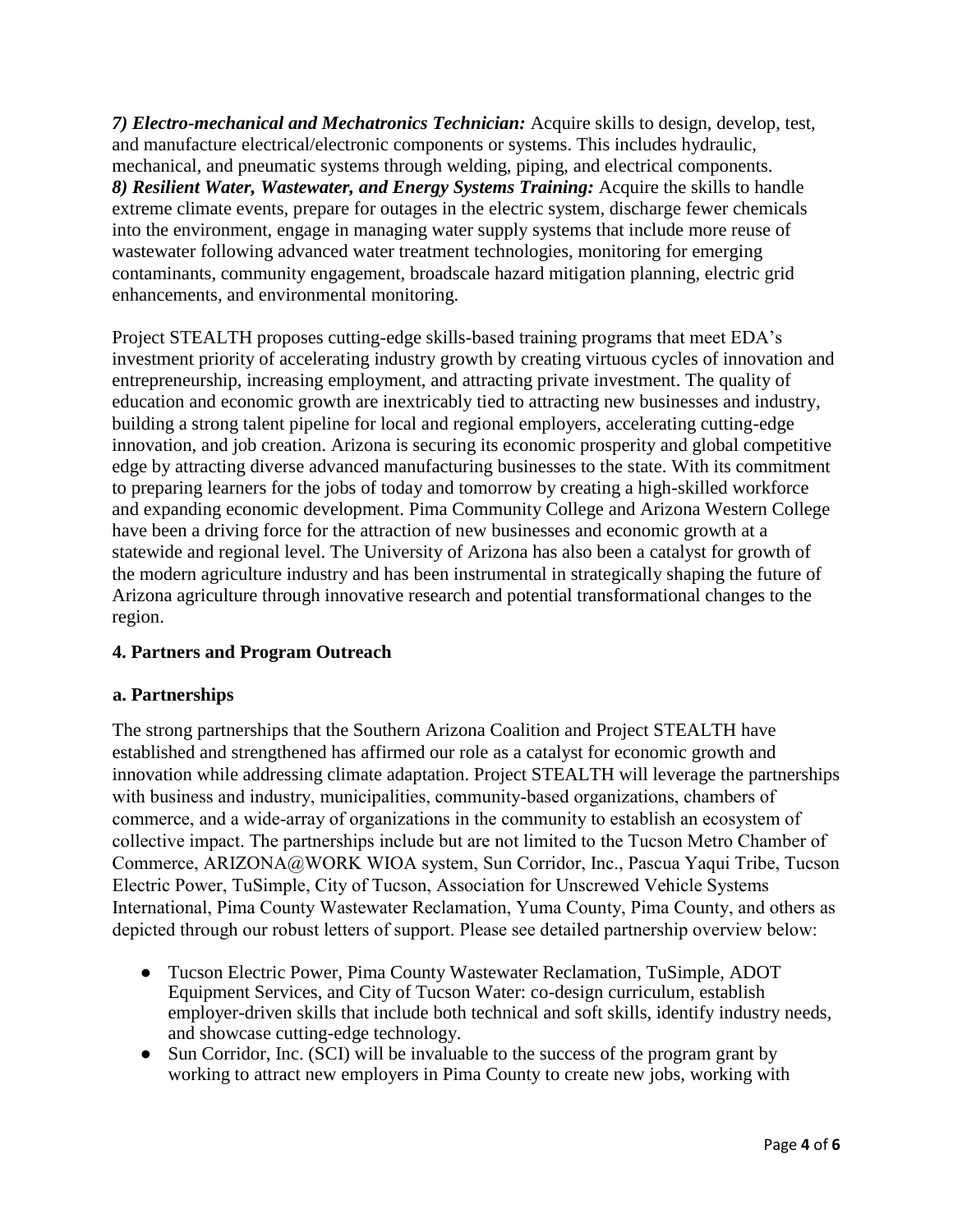existing employers to create new jobs, expanding employer partnerships, and expanding avenues for employer/PCC partnerships.

- The Tucson Metro Chamber of Commerce has established strong partnerships with employers and served as a convener of diverse employers in the Tucson Metro.
- ARIZONA@WORK: Lead the Workforce Investment Board, provide holistic wraparound services to help students overcome barriers that prevent them from pursuing high-quality education and training, and conduct intake & co-enroll eligible participants into the WIOA system.

Under the Southern Arizona Coalition, Project STEALTH project includes aligned support of 11 Coalition members, 9 municipalities, tribal governments, 22 industry partners, and countless additional regional assets, all who will facilitate the implementation of the project. We have established strong partnerships through our leadership and commitment to the community and will leverage these partnerships to catalyze economic growth, attract new businesses, and close the skills gap. Our partners are well-positioned to deliver the proposed project and have already conclusively demonstrated their commitment through resources, time and talent toward building a strong and thriving community.

## **b. Program Outreach Strategy**

Our program outreach strategy will be centered on three components: 1) Marketing and recruiting to underserved communities; 2) Leveraging partnerships; and 3) Evaluation against goals and metrics. Key partners who already have a strong history of successful collaboration with Project STEALTH project institutions will be instrumental in the implementation plans, which are based upon identified local needs. The Equity framework will serve as the foundation for program outreach with a focus on underserved and marginalized communities, including Indigenous, Latinx and Black communities, rural communities, women, and those in vulnerable industries. Outreach and engagement with underserved communities will include communitybased organizations, Tribal Nations, government and community supports such as SNAP, WIOA, and unemployment. These strategic outreach activities will play a significant part in the facilitation and solution stages of development and implementation. Our unique value contribution is in our existing collection of assets.

### **c. Promoting Diversity, Equity, and Inclusion**

The three coalition members under Project STEALTH (Arizona Western College, Pima Community College, and the University of Arizona) are Hispanic-Serving Institutions (HSIs), and bring a wealth of diversity, equity, and inclusion. We value and engage our diversity by ensuring that diverse groups share the benefits of the STEALTH project. More importantly, our value proposition of helping people get high-growth/high-tech jobs with family-sustaining wages is premised on equitable access and equitable outcomes for all races/ethnicities, socioeconomic status, and genders. All stages in the STEALTH project development will adhere to strict strategic efforts that promote equitable representation, adapted to underserved communities.

Coalition members have been nationally recognized for their focus on diversity, equity, and inclusion. Project STEALTH is unique in its influence on a groundswell of industry and academia and its focus on community-based solutions with the intentional inclusion of organizations that represent and work with our region's most vulnerable populations.